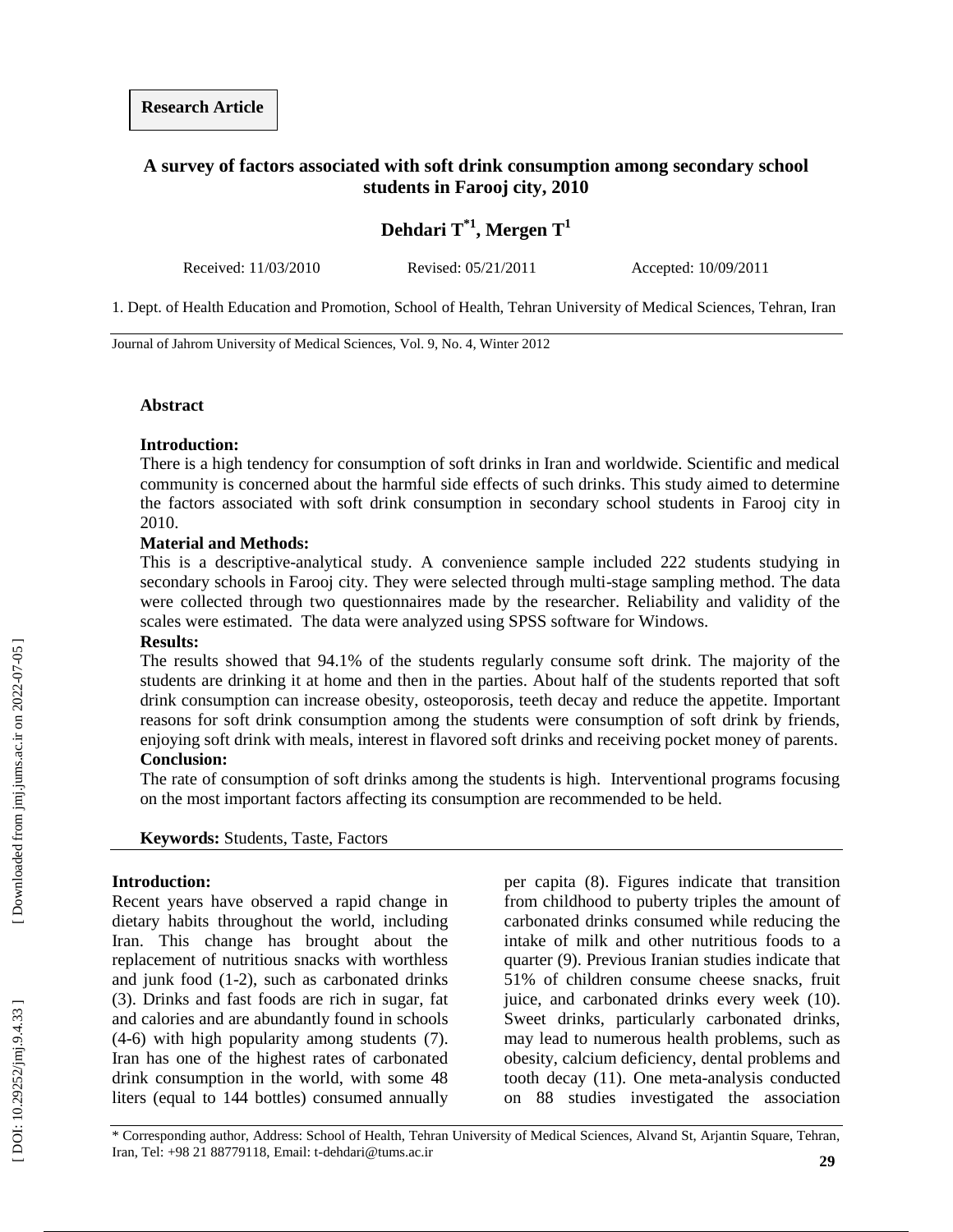between carbonated drinks and health. The findings indicated that increasing the intake of carbonated drinks is associated with increased calorie intake and weight gain. On the other hand, consuming carbonated drinks will reduce the intake of milk, calcium and other nutrients, resulting in numerous medical problems such as diabetes (12 ). Previous studies indicate that overconsumption of tartrazine, an additive in condiments such as candy, drinks, chewing gum and jelly, gives rise to allergic disorders including asthma, wheals, hyperactivity and restlessness in children (13 ). Many reasons justify the intake of carbonated drinks by children, most importantly, low cost, inclination for fast foods which are primarily consumed with carbonated drinks, increased access to carbonated drinks at home and school, parental inclination for using these drinks, gender (boys are more likely to consume these drinks), increased tendency to consume these drinks while watching TV, etc (14-16).

Most studies conducted in Iran or abroad have addressed the nutritional status of students (16 - 19 ) or the relationship between consuming carbonated drinks and obesity, bone density, or tooth decay  $(20-23)$ However, many international studies have investigated the factors influencing the consumption of carbonated drinks by children (14, 24 ). Despite the high rate of carbonated drink consumption by children and its potential risks, no study has been conducted so far to evaluate the associated factors in order to provide a ground for designing interventions. Thus, considering the shortage of relevant studies in Iran, we undertook the present study in 2010 to determine the factors affecting the consumption of carbonated drinks among male middle school students in Farooj.

# **Material and Method s :**

This is a descriptive -analytical study conducted in 2010 on 222 male middle school students of Farooj (Northern Khorasan). For this purpose, a questionnaire consisting of two sections was designed by the author. The first section dealt with demographic characteristics (7 questions) and the second section dealt with amount of carbonated drinks used and the associated factors (7 questions). The questionnaire was

initially administered to 20 students and their opinions were used to modify the questionnaire. The reliability of the questionnaire was assessed using test re -test and its validity was assessed through measurement of content validity. The correlation coefficient obtained by test re -test (over an interval of 10 days with 10% of sample size) was statistically significant (r=0.79, p=0.005) for questions dealing with factors associated with drink intake. The inclusion criteria were being a student in middle schools of Farooj, lack of type 1 diabetes and consent for participation. After the study objectives were explained to the students by researchers, any student disinclined to complete the questionnaire would be eliminated from the study. However, no such case occurred. Once the students expressed their consent, they completed the questionnaires. Prior to the study, the Department of Education and middle schools of Farooj were contacted to determine an appropriate time for the study.

The sample size was determined according to the results of a previous study (25 ) with 95% confidence interval, 80% power and p=0.18. Using the equation  $n=z^2$  pq/d<sup>2</sup>, we determined the sample size to be 226 individuals. 4 students did not return the questionnaires and thus 222 students finally remained in the study. Sampling was completed in a stepwise manner: initially, 3 middle schools of Farooj were selected; subsequently, 25 students were randomly selected from every grade of each school (75 students from each school) to complete the questionnaires.

The collected data were analyzed using SPSS version 16. We used one -way analysis of variance to study the difference between different groups in terms of amount of drink intake for quantitative demographic variables, and chi -square for comparing the amount of weekly drink intake for qualitative variables as well as reasons of intake. P values  $\leq 0.05$  were considered significant.

# **Results :**

**Characteristics of study units:** The youngest and oldest participants were aged 12 and 17 years, respectively. The mean age of participants was  $14 \pm 1.2$  years and the mean birth rank was  $3 \pm 2.1$ . Regarding the fathers' education, 7.7%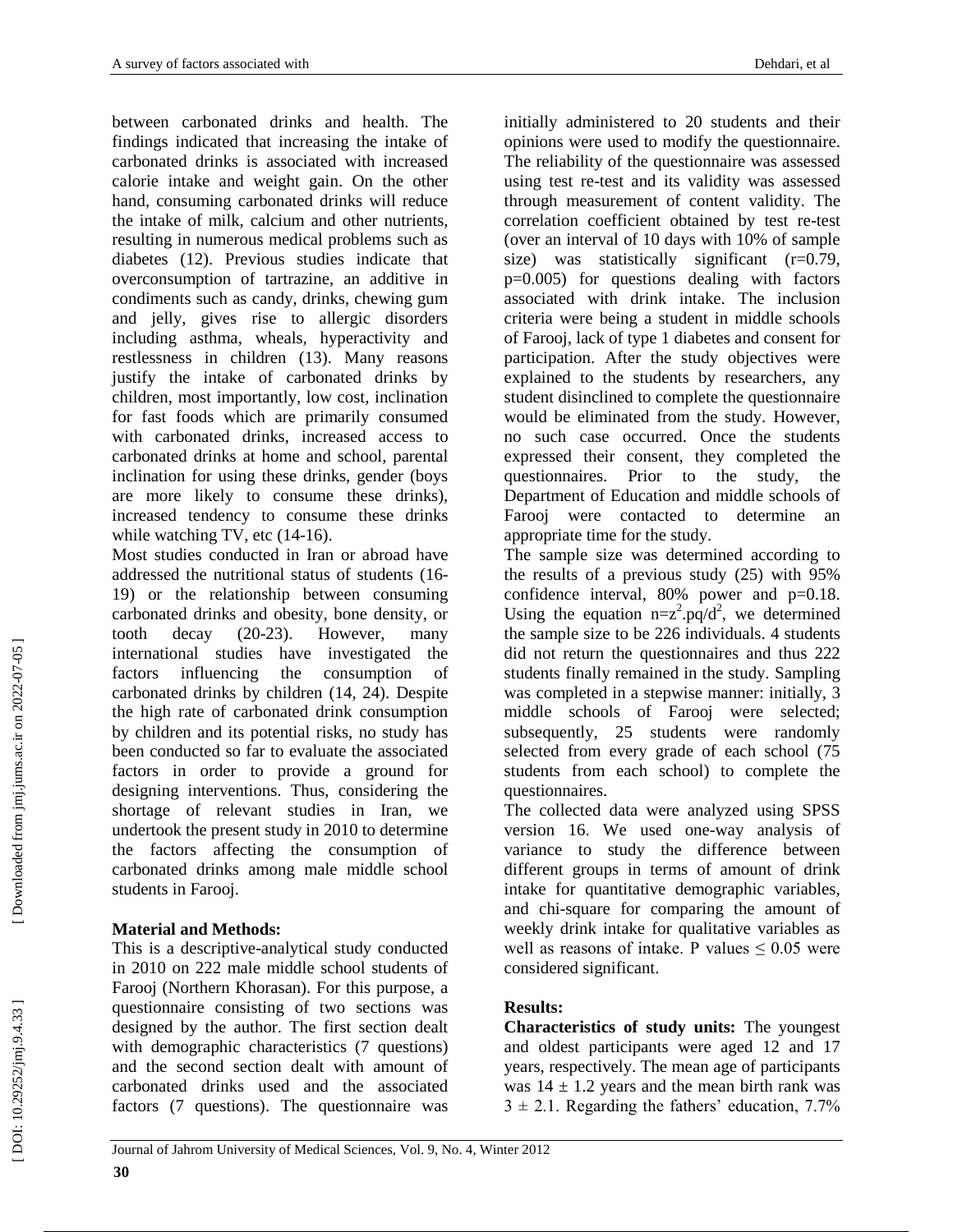had university education, 18.5% had high school education, 31.5% had middle school education, 22.1% had elementary school education and 20% were illiterate. As for mothers' education, 11.3% had university education, 12.6% had high school education, 23% had middle school education, 32.5% had elementary school education, and 21.2% were illiterate. The mothers were employees in 11.3% of cases and house makers in 88.7% of cases. As for fathers, 10.4% were employees, 5% were unemployed, 27.5% were workers, 16.2% were farmers and 41% worked in the private sector. The mean number of siblings was  $3 \pm 2.1$ .

One -way analysis of variance indicated no significant relationship between the weekly amount of drink intake and mean age  $(p=0.2)$ , mean birth rank ( $p=0.6$ ), and mean number of siblings (p=0.7). Chi-square test indicated a significant relationship between weekly amount of drink intake and paternal occupation (p=0.006), paternal level of education  $(p<0.0001)$ , maternal occupation  $(p<0.0001)$ , and maternal level of education (p=0.006). These findings indicate that students with house maker mothers and worker fathers tend to use more carbonated drinks compared to others. Moreover, the amount of drink intake decreases with increasing level of parental education. In other words, those students who have mothers with elementary school education and fathers with middle school education tend to use more drinks than others. Therefore, it may be concluded that with increasing level of parental education and occupation status, the amount of drinking carbonated drinks falls for the students.

**Drink intake and its associated factors:** The findings of the present study indicate that 209 students (94.1%) use carbonated drinks. Furthermore, the frequency of using drinks is daily for 8.1% of students, 5 -6 times per week for 10.8%, 3 -4 times per week for 22.1%, and 1 - 2 times for 53.1%. Also, 47.3% of students drink less than one glass (not accounting for ice), 41.4% drink 1 -3 glasses, 4.5% drink 4 -5 glasses, 1.4% drink 6 -8 glasses, and 5.4% drink more than 8 glasses of carbonated drinks per week.

The amount of drinks used was always more than the amount of water for 3.2% of students, usually more than water for 11.7%, sometimes more than water for 31.5% and never more than water for the rest of students.

Regarding the place of using drinks, 44.1% of students drank at home, 0.9% on the way from school to home, 36.5% in parties, 13.5% on the street and 5% of students used the drinks in parks. 4.5% of students stated that they always drank soft drinks while watching television. 3.6% stated to drink soft drinks usually and 25.2% sometimes drank soft drinks while watching TV. 66.67% reported that they never drank soft drinks while watching TV.

Table 1 summarizes the absolute and relative distribution of frequency for factors associated with using carbonated drinks. The results of chi square test indicated a significant relationship between weekly intake of soft drinks and reasons such as presence of drinks at home (p<0.001), not liking milk and therefore preferring soft drinks  $(p<0.0001)$ , being accustomed to soft drinks  $(p=0.03)$ , enjoying soft drinks with meals (p=0.002), and better digestion with soft drinks (p=0.03). However, no significant relationship was found for other reasons including daily allowance, access to soft drinks at school cafeteria and surrounding shops, parental soft drink use, use of soft drinks by friends, and enjoying the taste of soft drinks.

### **Discussion:**

The present study revealed that some 94% of students use soft drinks and the frequency of use is 1 -2 times per week. This is higher than the amounts reported in previous studies. For instance, Grimm et al reported that 85% of school -aged American children use soft drinks (14). A study conducted by the North Carolina Nutrition Action Committee revealed that 56% of children aged 8, 72% of children aged 9 -13 years, and 83% of children aged 14 use soft drinks (26). The findings of a study by Pourhashemi et al indicated that on the average, children in Tehran use sugar products 2.22 times and drink soft drinks 0.16 times per day (20).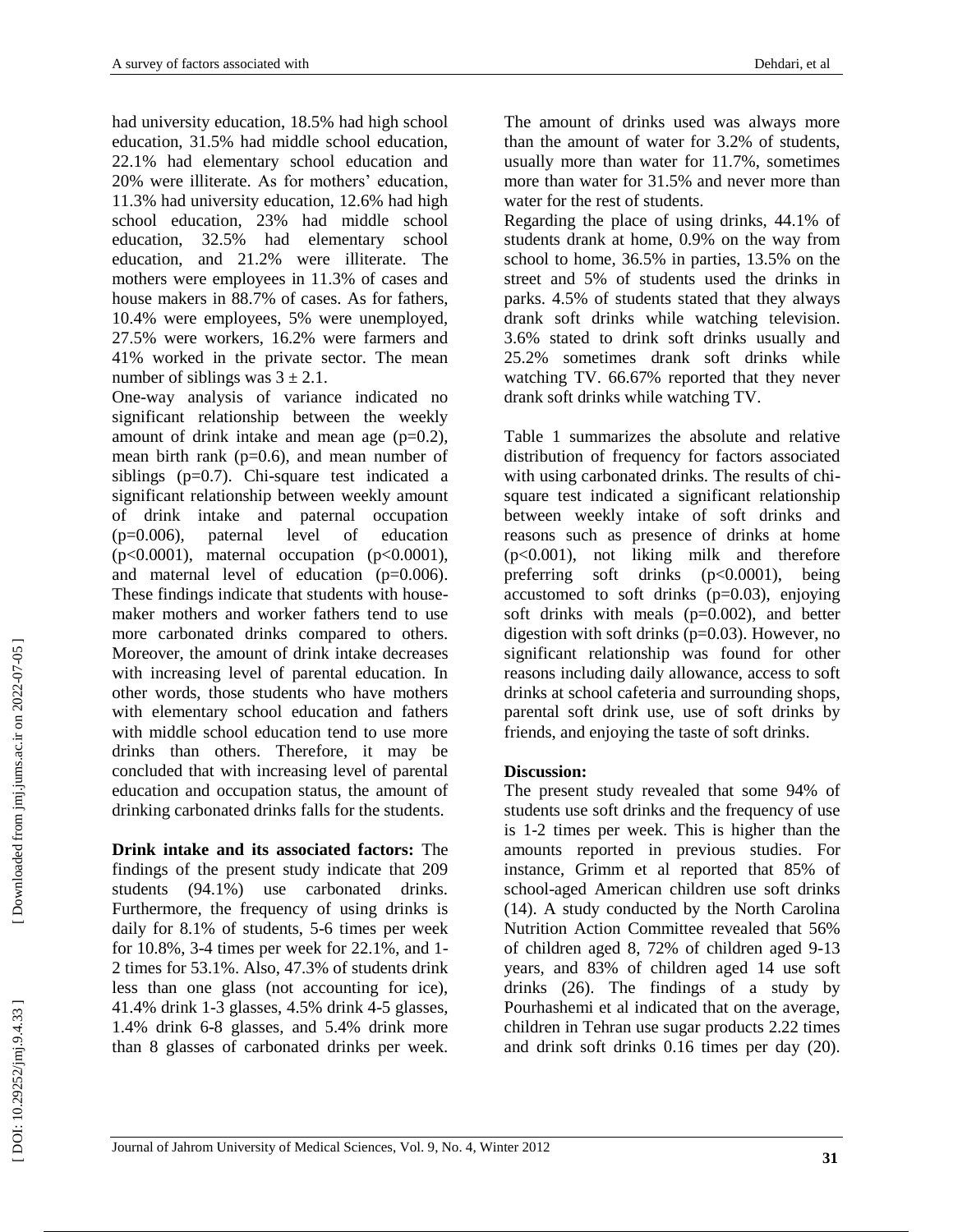|                                                                    | Yes                       |                           | N <sub>0</sub>            |                           |
|--------------------------------------------------------------------|---------------------------|---------------------------|---------------------------|---------------------------|
|                                                                    | <b>Absolute Frequency</b> | <b>Relative Frequency</b> | <b>Absolute Frequency</b> | <b>Relative Frequency</b> |
| Enjoying the taste of soft drinks                                  | 151                       | 68%                       | 71                        | 32%                       |
| Access to soft drinks at home                                      | 36                        | 12.2%                     | 186                       | 83.8%                     |
| Use of soft drinks by friends                                      | 111                       | 50%                       | 111                       | 50%                       |
| Parental use of soft drinks                                        | 74                        | 33.3%                     | 148                       | 66.7%                     |
| Access to soft drinks at school<br>cafeteria and surrounding shops | 94                        | 42.3%                     | 128                       | 57.7%                     |
| Not liking milk                                                    | 55                        | 24.8%                     | 167                       | 75.2%                     |
| Being accustomed to soft drinks                                    | 70                        | 31.5%                     | 152                       | 68.46%                    |
| Daily allowance                                                    | 112                       | 50.5%                     | 110                       | 49.5%                     |
| Enjoying soft drinks with meals                                    | 146                       | 65.8%                     | 76                        | 34.2%                     |
| Better digestion                                                   | 88                        | 36.6%                     | 134                       | 60.4%                     |

Table 1: Absolute and relative distribution of frequency of factors associated with soft drink use according to the students in the study

In the present study, only 54% of students stated that their soft drink use always exceeds their water intake. Studies indicate that with increasing amounts of soft drink use, the level of water and milk use diminishes. Forshee et al reported that from 1994 to 2002, the amount of milk intake decreased in children aged 6 -11 years alongside an increase in soft drink use, with the mean frequency of soft drink use reaching 1.7 and 1.1 times per day for boys and girls, respectively (27 ). Libuda et al conducted a study on German children and adolescents to discover an inverse relationship between soft drink and milk use. Moreover, they found an inverse relationship between bone density and amount of carbonated and caffeine -free drinks used (21 ). Fallah et al reported that 55% of male and 68% of female students aged 11 -14 years residing in Damghan receive less than 75% of necessary calcium (17 ). Ha et al demonstrated that educational classes focusing on prevention of chronic diseases may diminish the use of carbonated drinks and improve the amount of low -fat milk intake in students aged 18 -24 years (16 ).

Most students in the study mentioned that they use the drinks at home. We found a statistically significant relationship between presence of drinks at home and its weekly use. This is consistent with findings of French et al who reported home as the greatest source of soft drinks available to children ( 7 ). Horest et al concluded that the nutritional conditions of school have little to do with the amounts of soft drinks and junk food and the role of personal cognition (attitude, arbitrary norms and pattern makings) is greater than that of school  $(28)$ . Some studies, e.g. one by Meenakshi et al, reported schools as the source of soft drinks for 26% of children (29 ). Therefore, school principals and parents should consider the health consequences before providing artificially sweetened drinks to children (11 ). It is essential to orchestrate educational programs through schools and media to improve parents' knowledge about purchasing health drinks (such as yoghurt drinks) and abstaining from carbonated drinks.

In the present study, few students stated that they drank soft drinks while watching television. This finding is inconsistent with those of previous studies. For instance, Grimm et al reported watching TV programs as a motivation for soft drink use, as individuals who watch TV for 3.5 hours or more tend to use more soft drinks (14 ). This discrepancy may reflect differences in nutritional cultures of different countries; for example, Iranians tend to use dried nuts and seeds when watching TV.

The findings of the present study indicate that the main reason for soft drink use by students is enjoying the taste of these drinks, followed by receiving allowance from parents, enjoying meals with soft drinks, and drink use by friends. In a study by Mahmood et al, female young adults reported enjoying the taste of soft drinks as the main reason (32%) for using them (31 ). Grimm et al reported that most students (96%) used soft drinks as a result of the inclination to taste carbonated drinks. According to them, individuals with a strong taste for carbonated drinks are 4.5 times more likely to use them during the week (14 ). Madani et al reported the major reasons for using soft drinks by female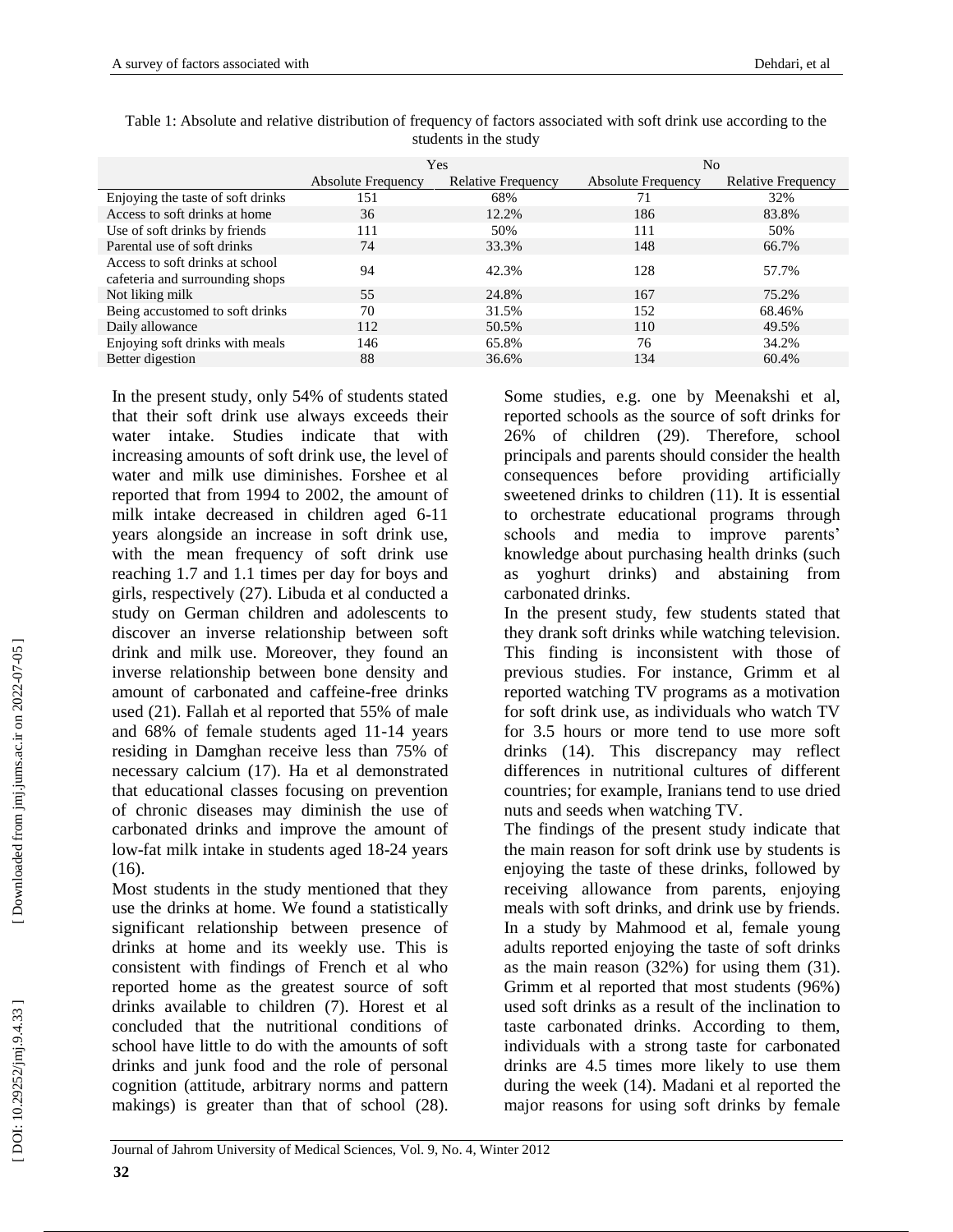students of Jaddeh to be enjoying the taste of drinks, parents' habit for drink consumption, and presence of carbonated drinks at home (24 ).

In the present study, 25% of students mentioned that they disliked the taste of milk and thus replaced it with soft drinks. It must be noted that flavored milk is being produced by the Iranian food industry in order to attract children; nevertheless, there is insufficient marketing and notification regarding these products and they have not been introduced to school cafeterias either.

The present study indicates that 33% of students attribute their soft drink use to the inclination towards soft drink use by their parents. Moreover, we found a significant inverse relationship between parental occupation and education level and the amount of soft drinks used per week, indicating that educated and employed parents are better aware of the adverse effects of soft drinks and are therefore less likely to purchase them. Fisher et al reported that the mother's favorite drink influences the choice made by their daughters between carbonated drinks and milk (15 ). Similarly, Grimm et al demonstrated a strong relationship between soft drink consumption by parents and access to soft drinks at home and soft drink consumption by students. In other words, students whose parents drink soft drinks regularly are three times more likely to consume soft drinks during the week compared to other students (14 ). Utter et al concluded that consumption of homemade meals is directly related to the nutritional conditions of the house and positive nutritional behaviors such as parents' support for healthy foods, having fruits at home, consuming five servings of fruit and vegetables per day, having breakfast, taking lunch from home, and not watching TV during

meals. Their findings indicated that most families which dine together are those who have healthy food at home and encourage their children to eat healthy food (31).

The present study indicated that consumption of soft drinks by friends is an important factor affecting soft drink use in 50% of students. According to Grimm et al, 30.7% of students aged 8 -9 years and 67.6% of those aged 12 -13 years stated that their friends drink soft drinks regularly and they would like to consume soft drinks like their friends (14 ). Furthermore, Horest et al concluded that copying peers and parents is an important factor influencing soft drink and snack consumption (28 ). As students watch and learn from each other, notifying the students about the adverse effects of soft drinks must be an educational priority in our schools.

**Conclusion:** The findings of the present study indicate a high rate of soft drink consumption by students. In order to diminish use of carbonated drinks by students, it is necessary to provide appropriate training for the students and their parents about the adverse effects of soft drinks, as well as to lower the price and improve access to healthy drinks such as natural fruit juice, mineral water, and low -fat milk. Additional strategies which may be implemented by governments is to suppress advertisements encouraging soft drink use, produce and promote flavored milks, increase the number of hygienic water dispensers in the streets, and raise the production and sales tax for soft drinks.

**Acknowledgement s:** The authors wish to express their gratitude for the collaboration of authorities at the Department of Education and middle schools of Farooj.

#### **References:**

1. Pour Eslami A, Arsallani A. Survey of PH and Titratable acidity in some Iranian soft drinks in 2003. Shahid Beheshti Med Sci Univ J Acad Dent 2006; 24(3): 313 -9. (Persian) 2. Pour Abdollahi P, Zarati M, Seyed Vali R, et al. The effect of nutrition education on knowledge and practice of primary students about snacks consumption. J Zanjan Univ Med Sci 2005; 13(51): 13 -20. (Persian)

3. Soheili Azad A, Nourgah N, Alamdar E. Survey of food intake of primary students in Tehran city. Shahid Beheshti Med Sci Univ J Acad Dent 2005; 29(2): 165 -8. (Persian) 4. Wechsler H, Brener ND, Kyester S, et al. Food service and foods and beverages available at school: results from the school health policies and programs study. J Sch Health 2001; 71(7): 313 -24.